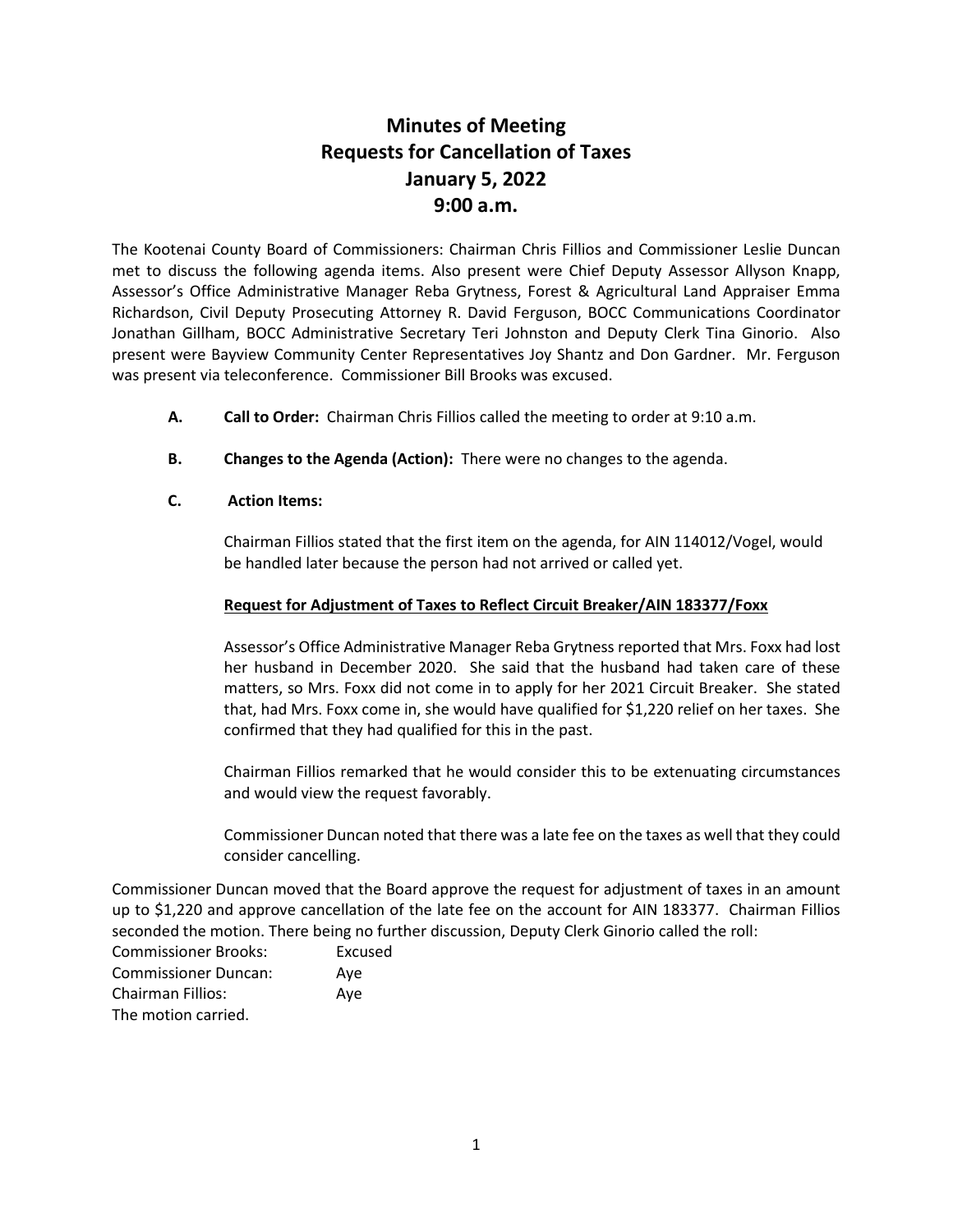# **Request for Adjustment of Taxes to Reflect Timber Exemption/AIN 315451 & 315452/Waterman**

Forest & Agricultural Land Appraiser Emma Richardson asked whether the Watermans were on the phone.

Commissioner Duncan confirmed that they were not on the line.

Ms. Richardson stated that the Watermans had contacted her after the Timber Exemption 2021 deadline. She said they had not filed in time and had asked if there was anything she could do to help. She confirmed that they did file a request and a plan for 2022.

Ms. Richardson said that they had sent a letter which seemed to indicate that they might have had circumstances that prevented them from coming in and applying.

Commissioner Duncan noted that they had claimed hardship in the letter.

Chairman Fillios suggested that the item be taken up at a future Hardship Hearing.

Commissioner Duncan said that they would deny the request today and ask BOCC Administrative Secretary Teri Johnston to contact them with information about scheduling a Hardship Hearing.

Ms. Richardson pointed out that they had paid for the first half of the 2021 taxes, to ensure that their account did not become delinquent.

Commissioner Duncan stated that the Board typically only looked at cases in which a property owner was behind three years on their taxes before considering a hardship case. She asked Civil Deputy Prosecuting Attorney R. David Ferguson whether this was required by statute or just had been the Board's previous practice.

Mr. Ferguson said statute did not require three years delinquency, but that the property owner did need to furnish proof of hardship to be considered.

Commissioner Duncan moved that the Board deny the request for cancellation of taxes on AIN 315451 and 315452, with the suggestion that the property owners file for a Hardship Hearing. Chairman Fillios seconded the motion. There being no further discussion, Deputy Clerk Ginorio called the roll:

| <b>Commissioner Brooks:</b> | Excused |
|-----------------------------|---------|
| <b>Commissioner Duncan:</b> | Ave     |
| Chairman Fillios:           | Ave     |
| The motion carried.         |         |

# **Request for Cancellation of Taxes/AIN 170302/Bayview Community Center**

Bayview Community Center Representatives Joy Shantz and Don Gardner were sworn in by Deputy Clerk Tina Ginorio.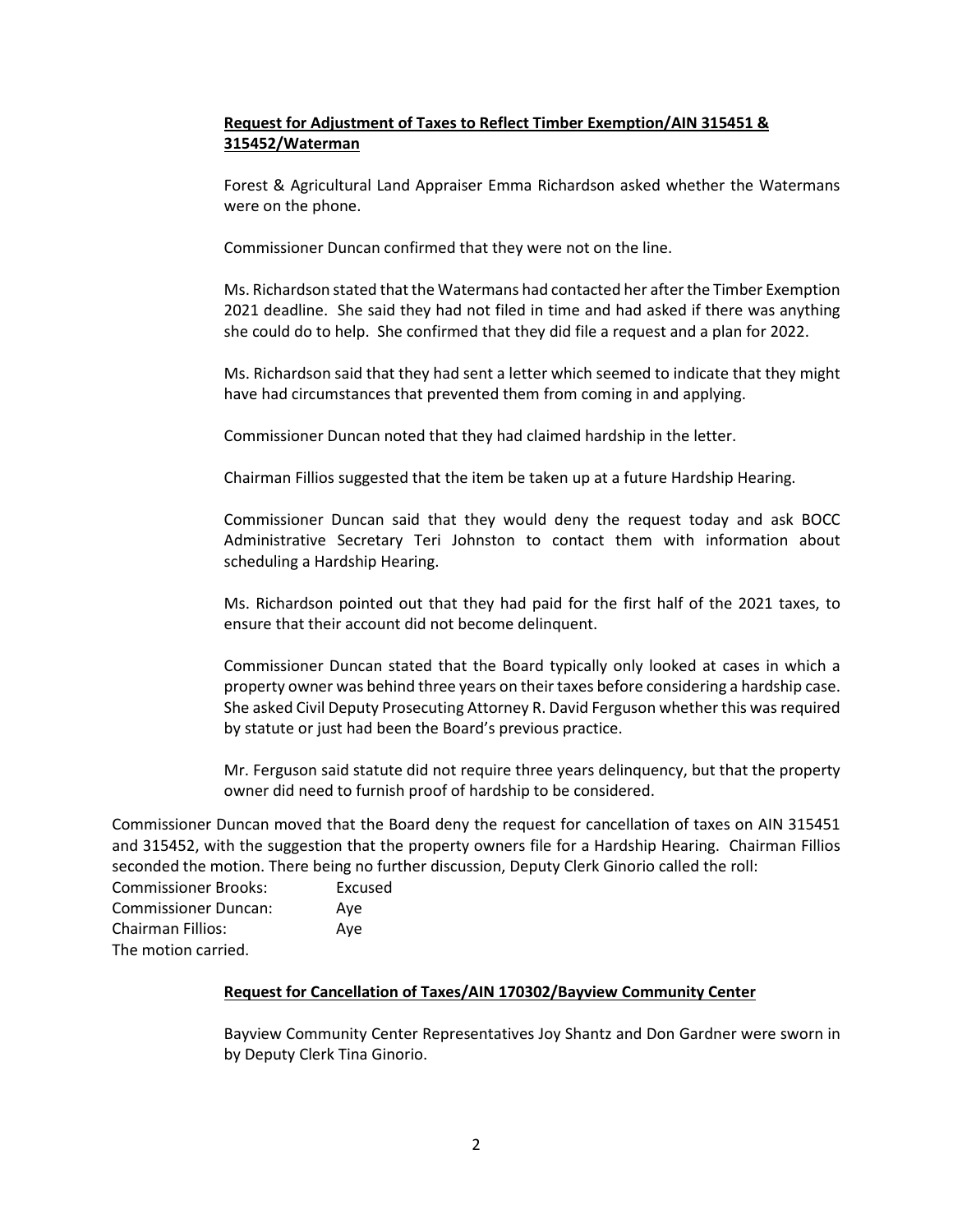Ms. Shantz stated that she was the Treasurer of the Bayview Community Center Foundation. She said that the Foundation had two properties that should be considered 501(C)(3) tax exempt. She explained that their previous Treasurer had serious health issues and had not kept up with the required filings. She stated that, when she took on the post, she learned that there were two properties, not one, and while one property had been offered a forgiveness of taxes the second had not.

Ms. Shantz said that the proper forms had been filed for tax exempt status on AIN 170302 for next year, but they received a full tax bill for last year. She commented that they ran on donations and that this would create a hardship for them.

In response to a question from Commissioner Duncan, Ms. Shantz confirmed that they had paid only the special assessments on the other property.

Commissioner Duncan remarked that the Board would have forgiven the taxes on the second AIN had it been put before them at the same time.

Mr. Ferguson pointed out that the group was claiming hardship but there was no financial data submitted to show this. He asked that they provide this information. He confirmed that the financial data of a 501(C)(3) was public information, so no Executive Session was needed to discuss it.

Ms. Shantz repeated that they were funded only from donations, no grants or tax money. She said they had about \$32,000 in their checking account at the moment.

Mr. Gardner stated that the Foundation had \$16,000 in fixed costs per year.

Commissioner Duncan pointed out that another \$16,000 would be left after the fixed costs.

Mr. Gardner indicated it was for repairs or similar issues.

Chairman Fillios remarked that it was, therefore, basically a contingency fund.

Mr. Gardner confirmed that statement. He provided additional details of the services they provided to the community.

Chief Deputy Assessor Allyson Knapp asked whether AIN 170302 contained only the gazebo, not the community center building.

Mr. Gardner said that was correct. He stated that there was no cemetery there, but they did have a memorial wall. He said the garden area was used for multiple purposes in the community.

Ms. Shantz reviewed the sequence of events that led up to the group losing the tax exempt status on this parcel. She said they wanted both parcels to receive the same consideration.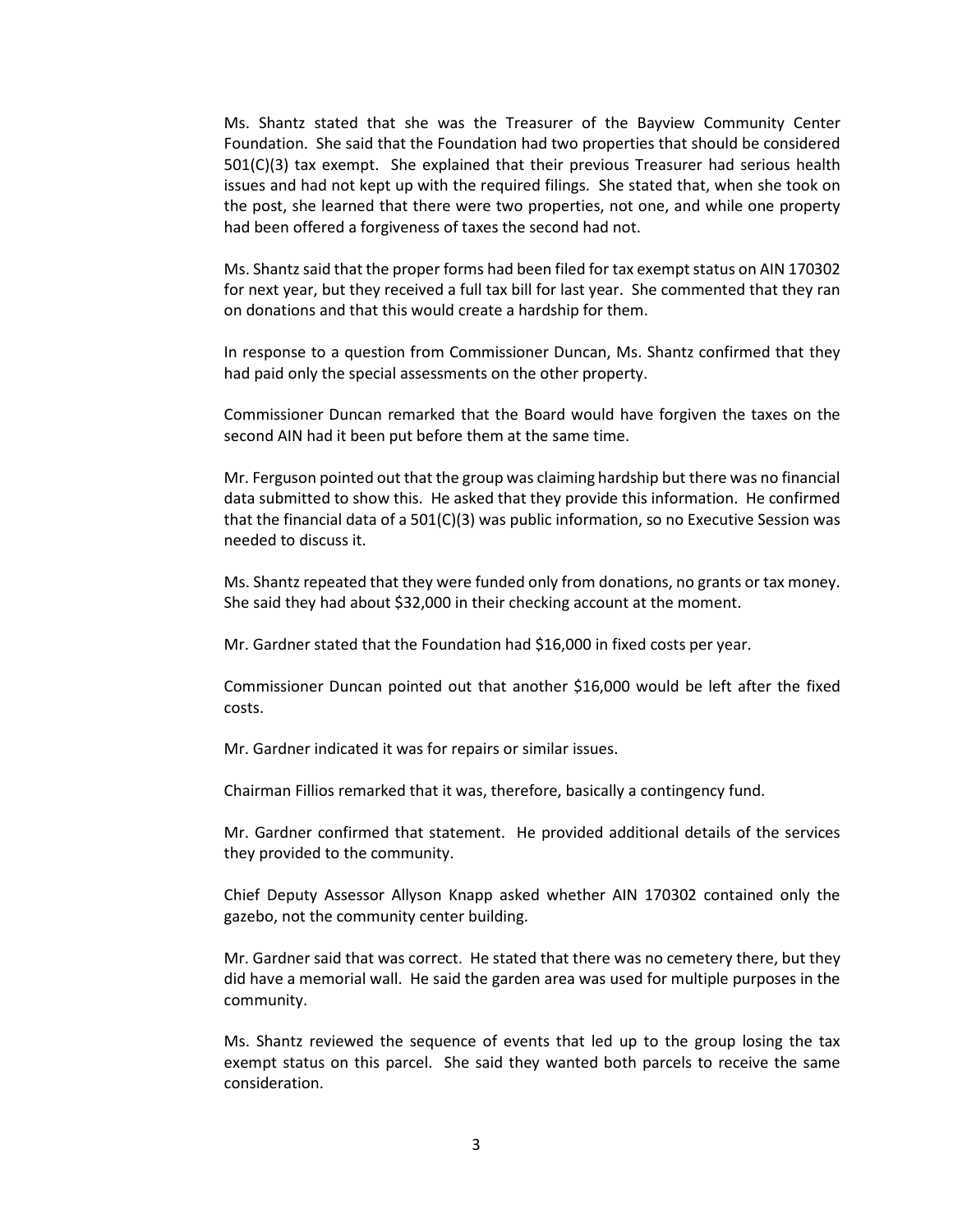Mr. Gardner stated that they were trying to consolidate the two parcels, so this confusion would not recur. He said, historically, they had been tax exempt, until this incident.

Chairman Fillios commented that the Board tried to be both fair and consistent in these cases. He asked if the group could manage to pay 50% of the taxes owed.

Mr. Gardner and Ms. Shantz indicated they would prefer not to pay the amount, if it could be avoided.

Ms. Johnston confirmed that Bayview Community Center was comprised of two parcels and they had been tax exempt for a number of years. She also confirmed the events that led up to the group losing its exempt status, then reapplying for the one parcel but overlooking the other. She stated that the Board did forgive the taxes on the first parcel last year.

Mr. Gardner stated that they had been unaware that there were two separate parcels.

Mr. Ferguson reminded those present that the Board routinely denied requests based on negligence of the taxpayer in filing the yearly affidavit or completing the formsincorrectly. He remarked that it was an \$829 tax bill and the group had a \$16,000 contingency fund. He pointed out that a contingency fund's purpose was to cover things like this.

Chairman Fillios said he was willing to consider offering them the chance to pay 50% of the total.

Commissioner Duncan moved that the Board cancel late fees and half of the remaining tax amount, after the special assessments were paid, for AIN 170302. Chairman Fillios seconded the motion. There being no further discussion, Deputy Clerk Ginorio called the roll:

Commissioner Brooks: Excused Commissioner Duncan: Aye Chairman Fillios: Aye The motion carried.

Ms. Shantz and Mr. Gardner exited the meeting at 9:35 a.m.

#### **Request for Adjustment of Taxes to Reflect Circuit Breaker/AIN 314610/Seick-Adair**

Ms. Grytness stated that Nanette Seick-Adair had not come in to file her 2021 Circuit Breaker request, due to "horrible medical hardships." She said that Ms. Seick-Adair would have qualified for a \$910 reduction to her taxes, had she been physically able to come in.

Ms. Grytness noted that Ms. Seick-Adair had qualified for the program in the past.